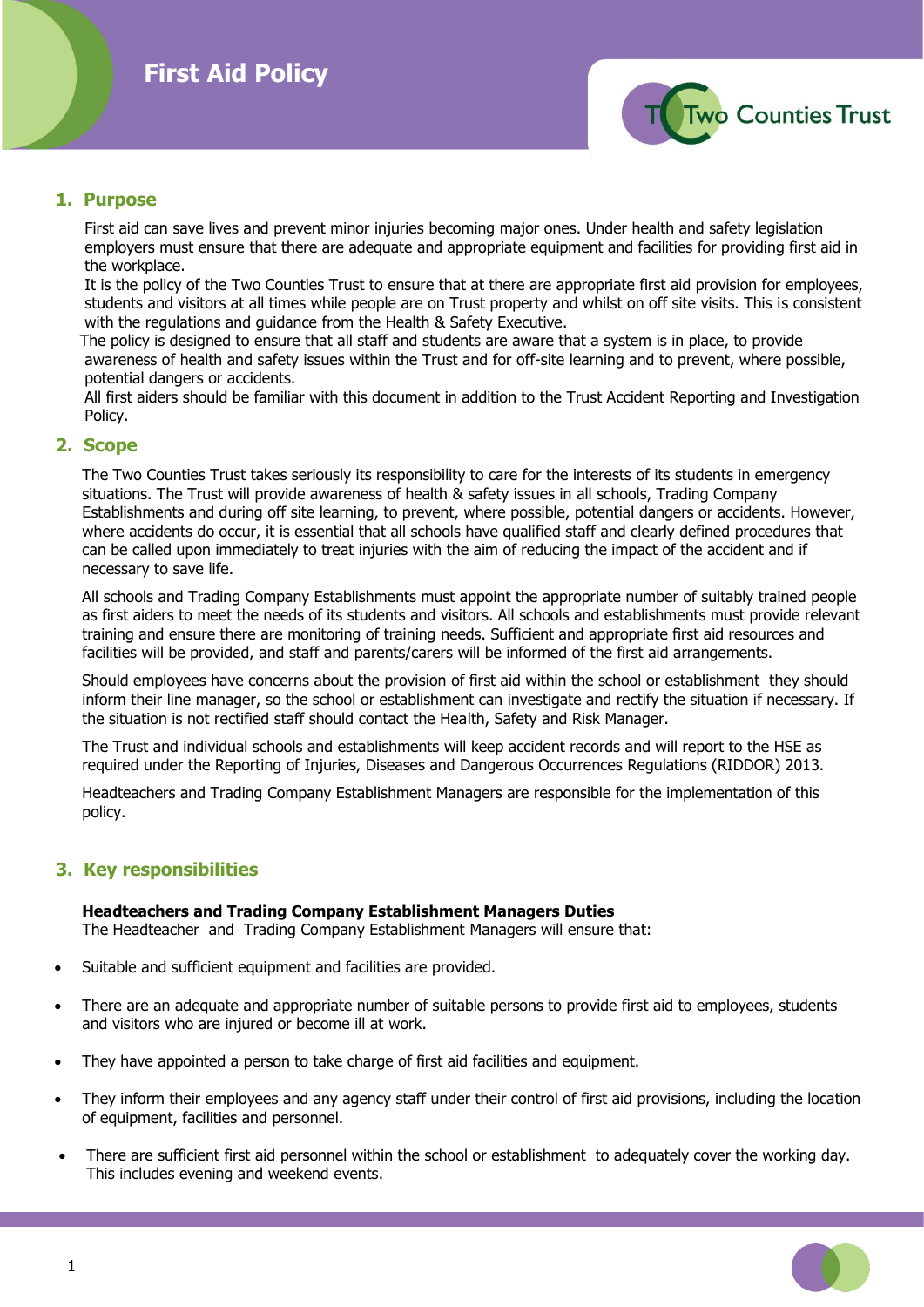#### **First Aider (trained in First Aid at Work (FAW) or Emergency First Aid at Work (EFAW)) - Main Duties**

In accordance with current HSE guidelines, First Aiders at Work (FAW) are qualified personnel who have completed a training course provided by a competent training provider and passed an examination. Emergency First Aiders at Work (EFAW) are qualified personnel who have received more in-depth training and passed the course by assessment. All first aid personnel will be provided with refresher training at regular intervals to keep their skills up to date.

The main duties of a first aider are:

- Give immediate help to casualties with common injuries or illnesses and those arising from specific hazards at the school.
- When necessary, ensure that an ambulance is called or other professional medical help via NHS 111 is sought.

#### **Employees' Duties**

Employees have a duty to take reasonable care of their own health and safety and that of other people who may be affected by their work under the Health and Safety at Work etc Act 1974.

Employees have a duty to co-operate with the employer's health and safety arrangements.

Employees must ensure they complete an entry in the accident book as soon as possible after an injury. If this is not practical the entry needs to be made by a first aider.

All new staff receive an induction at the beginning of their employment, which covers the First Aid facilities within the school or establishment. In addition, the First Aid Policy is available to all staff on the Every Management System.

## **4. Hire of the Premises**

It is the responsibility of all hirers to ensure that they have adequate First Aid provision whilst using the site.

#### **5. Legal Indemnity of First Aiders**

It is unlikely first aid personnel giving assistance to a colleague, student or visitor will become subject to legal action because of deterioration in the colleague, student or visitor's condition. The Trust insurance policies carry indemnification for qualified first aid staff who assist an employee, student and visitor who becomes ill or is injured.

## **6. Urgent Transportation to Hospital**

If it is considered necessary to send a patient to hospital by ambulance every effort will be made to contact next of kin or another designated emergency contact for the patient concerned. A member of staff will accompany a student to hospital if no designated contact person is available in time. A member of staff may accompany an adult patient, depending on the severity of injury.

In the event that contact with a parent or next of kin cannot be made, it may be necessary for the member of staff to stand 'in loco parentis' and give permission for a medical procedure to be carried out. This would only happen in an emergency and as a last resort.

## **7. Non-Urgent Transportation**

Staff may decide, in the light of such training, knowledge or skills as they may possess, that the nature of the patient's illness or injury, whilst not sufficient to require the attendance of the ambulance service, is such that medical opinion (either at a hospital casualty department or a local health centre) is advisable. In the case of head injuries, advice will always be taken from NHS 111.

In such circumstances every effort will be made to contact the next of kin for the patient concerned.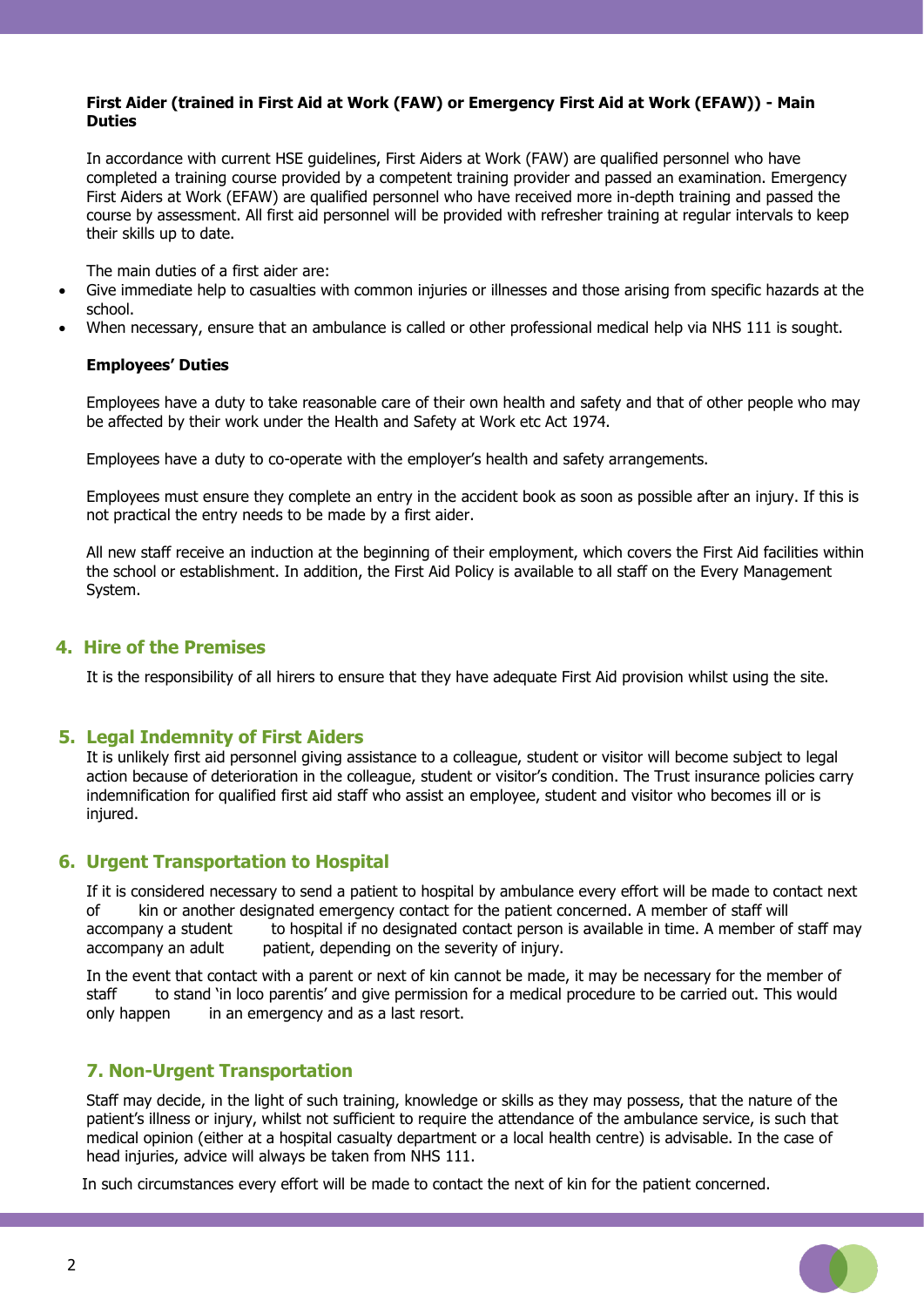If the contact is unable to attend then at least 2 staff members shall accompany the patient, who shall be transported in a member of staff's own car, provided that the appropriate business user insurance is in place or by school minibus if an authorised driver is available.

Circumstances may arise when a patient remains on site at the end of the day and no designated emergency contact has been raised. The patient may be transported to their home address (by at least 2 members of staff as above) and in the case of a student, provided it is felt reasonable for the student to be safely left at that address with parent/carer consent. School staff may similarly be called upon to exercise similar judgements when deciding whether the patient should return home using their normal mode of transport.

# **8. Minor Injuries or Illness**

Following treatment for minor injuries or illness the first aider will assess if the student/member of staff can carry on with their daily routine or if they need to be sent home or be collected.

If a student needs to be sent home, the First Aider will make contact with the parent/carer to arrange collection.

## **9. Bumps to the Head**

Injuries to the head need to be treated with particular care. Any evidence of following symptoms may indicate serious injury and an ambulance must be called.

- unconsciousness, or lack of full consciousness (i.e. difficulty keeping eyes open)
- confusion
- strange or unusual behaviour  $-$  such as sudden aggression
- any problems with memory
- persistent Headache
- disorientation, double vision, slurred speech or other malfunction of the senses
- nausea and vomiting
- unequal pupil size
- pale yellow fluid or watery blood coming from ears or nose
- bleeding from scalp that cannot quickly be stopped
- loss of balance
- loss of feeling in any part of body
- general weakness
- seizure or fit

A qualified first aider will know the procedure for dealing with a child who has a bump to the head and in any serious case the child will be taken to hospital either by a member of staff or the parent. However, sometimes the effects only become noticeable after a period of time – perhaps several hours.

All schools must have a system for monitoring a student and for informing the parent/carer. Any student who has had a head injury, no matter how apparently minor it appears should be given a 'bumped head' note to show each teacher for the remainder of the day. Each teacher whose lesson the student attends should be asked to keep a

look out for signs of drowsiness or distress. The student should take the note home to the parent/carer, advising that in case of undue drowsiness, sickness or dizziness they should contact their GP or local hospital A & E department immediately.

## **10. Protection from Diseases Carried in Bodily Fluids**

There are a number of infectious diseases that can be transmitted by contact with blood and other body fluids.

Many such diseases do not necessarily present symptoms in the person who is carrying the bacteria or virus that causes the disease. It is important that responsible hygiene procedures are always followed whenever any first aid is being given. Such procedures will include the use of single-use disposable gloves, plastic aprons, hand washing before and after giving treatment.

## **11. Blood and Bodily fluid spillages**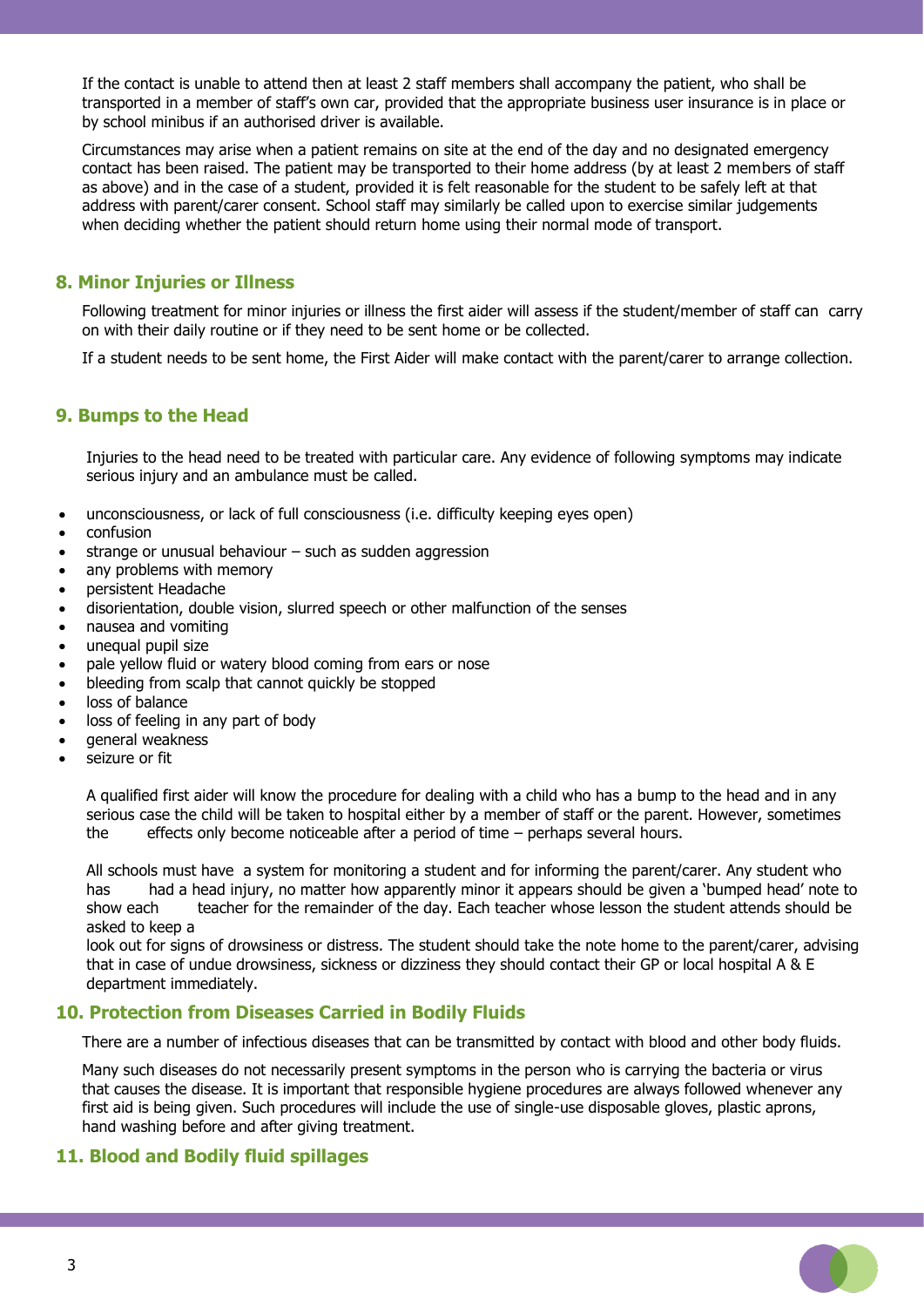It is important that spillages of blood, faeces, vomit or other body fluids are dealt with immediately as they pose a risk of transmission of infection and disease, e.g. Blood borne viruses and diarrhoeal and vomiting illnesses, such as norovirus.

Body fluid spillages should be dealt with as soon as possible by the site team with ventilation of the area. Anyone not involved with the cleaning of the spillage should be kept away from the area and protective clothing should be worn when dealing with the spillage such as gloves and aprons.

## **12. Immediate Remedial Measure for Laboratory Accidents**

The following advice covers common laboratory accidents and is intended as a supplement to any local guidance on dealing with non-laboratory events, e.g. epileptic fits. The following guidance is reproduced from the CLEAPSS manual for Science but may apply equally well for other practical subjects.

Chemical splashes in the eye - Immediately wash the eye under running water from a tap for at least 10 minutes. The flow should be slow and eyelids should be held back. Afterwards, the casualty should be taken to hospital.

- Chemical splashes on the skin Wash the skin for 5 minutes or until all traces of the chemical have disappeared. Remove clothing as necessary. If the chemical adheres to the skin, wash gently with soap.
- Chemicals in the mouth, perhaps swallowed Do no more than wash out the casualty's mouth. After any treatment by the first aider, the casualty should be taken to hospital.
- Burns Cool under gently running water until first aid arrives.
- Toxic gas Sit the casualty down in the fresh air.
- Hair on fire Smother with a cloth.
- Clothing on fire Smother by pushing the casualty to the ground, flames underneath. Spread a thick cloth or garment on top if necessary. A fire blanket is ideal but use only if very close by.
- Electric shock Use a non-conducting object, such as a wooden broom handle, to switch off or pull out the plug. If it is necessary to move the casualty clear, use a broom handle or wooden window pole or wear rubber gloves. Summon a first aider and medical assistance immediately and inform them that the person has suffered an electric shock. Do not approach the casualty unless you are certain the electrical supply is off.
- Bad cuts Apply pressure on or as close to the cut as possible, using fingers or a pad of cloth. Leave any embedded large bodies and press round them. Lower the casualty to a chair or the floor and raise the wound as high as possible.

## **13. First Aid Boxes**

First aid boxes will be provided within the workplace to ensure there are adequate supplies for the nature of the hazards involved. All kits will contain at least the minimum supplies as listed in appendix 1. Only specified first aid supplies will be kept. No creams, lotions or drugs, however seemingly mild, will be kept.

The contents of all first aid boxes and bags must be inspected each month and replenished as necessary.

## **14. Portable First Aid Kits**

Portable first aid kits will be available for staff members required to work away from the normal workplace, where access to facilities may be restricted, such as school trips.

## **15. Accident Recording**

All accidents, however minor, must be recorded via the online Every Management System within 24 hours of the incident taking place.

It is the responsibility of the member of staff who treats the injured person to report the accident. If the staff member is unable to complete an accident report another first aider or witness (where relevant) should do so.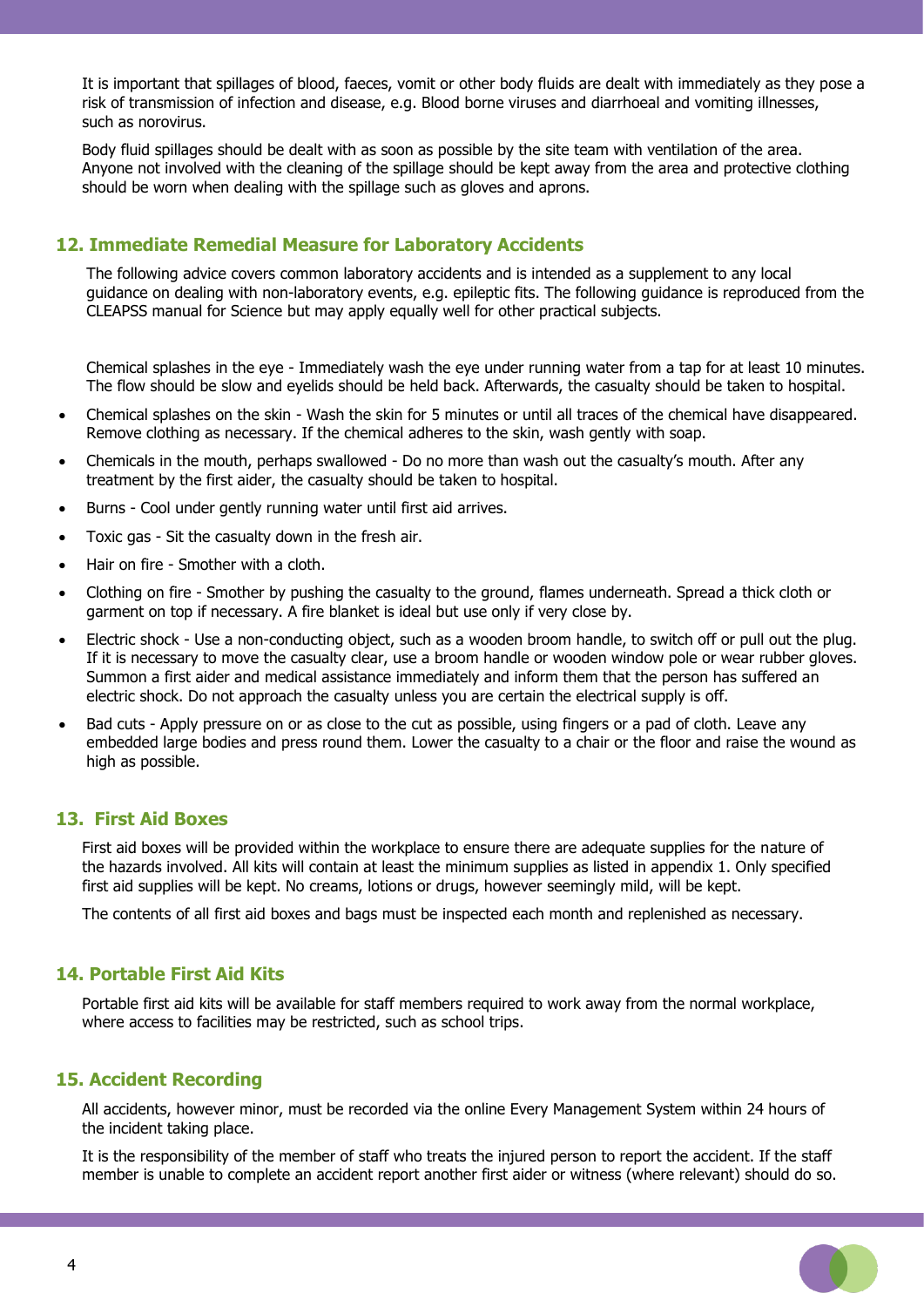When an accident results in admittance to hospital or inability to continue work, the relevant manager must be informed immediately. The Health, Safety and Risk Manager must be informed of any student, member of staff or service user who is admitted to hospital for treatment.

The schools Health and Safety Competent Person will review and investigate all accidents and incidents reported and provide a report to the Local Governing Body.

The Health, Safety and Risk Manager will conduct all high-level investigations and report to the Board of Trustees and to the HSE as required under the Reporting of Injuries, Diseases and Dangerous Occurrences Regulations (RIDDOR) 2013 if necessary.

## **16. Statutory Requirements**

Under the Reporting of Injuries, Diseases and Dangerous Occurrences Regulations 2013 (RIDDOR) some accidents must be reported to the HSE.

The Trust must keep a record of any reportable specified injuries, disease or dangerous occurrences. This must include:

- The date and method of reporting.
- The date, time and place of the event.
- Personal details of those involved and a brief description of the nature of the event or disease.

The following accidents must be reported to the HSE:

- Accidents resulting in death or major injury
- Accidents which prevent the injured person from continuing their normal work for more than 7 days (including as a result of physical violence) not counting the day of the accident but including weekends and other rest days must be reported within 15 days of the accident.
- Accidents must be recorded but not reported where they result in a worker being incapacitated for more than 3 consecutive days.
- Fractures, other than to fingers, thumbs and toes
- **Amputations**
- Any injury likely to lead to permanent loss of sight or reduction in sight
- Any crush injury to the head or torso causing damage to the brain or internal organs
- Serious burns (including scalding), which:  $-$  cover more than 10% of the body; or  $-$  cause significant damage to the eyes, respiratory system or other vital organ
- Any scalping requiring hospital treatment
- Any loss of consciousness caused by head injury or asphyxia

For definitions of major injuries, dangerous occurrences and reportable diseases refer to HSE guidance on RIDDOR 2013 [www.hse.gov.uk](http://www.hse.gov.uk/)

The HSE must be notified of accidents resulting in death or a specified injury without delay (eg by telephone). Other reportable accidents do not need immediate notification, but they must be reported to HSE within 15 days.

For full details of Incident reporting in schools (accidents, diseases and dangerous occurrences) see <http://hse.gov.uk/pubns/edis1.htm>

# **17. Religious and Cultural Considerations**

Student's records should have an appropriate entry regarding any religious or cultural considerations and this should be made known to the first aider or member of staff who may have the duty of taking the child to hospital in an emergency if the parent is not available.